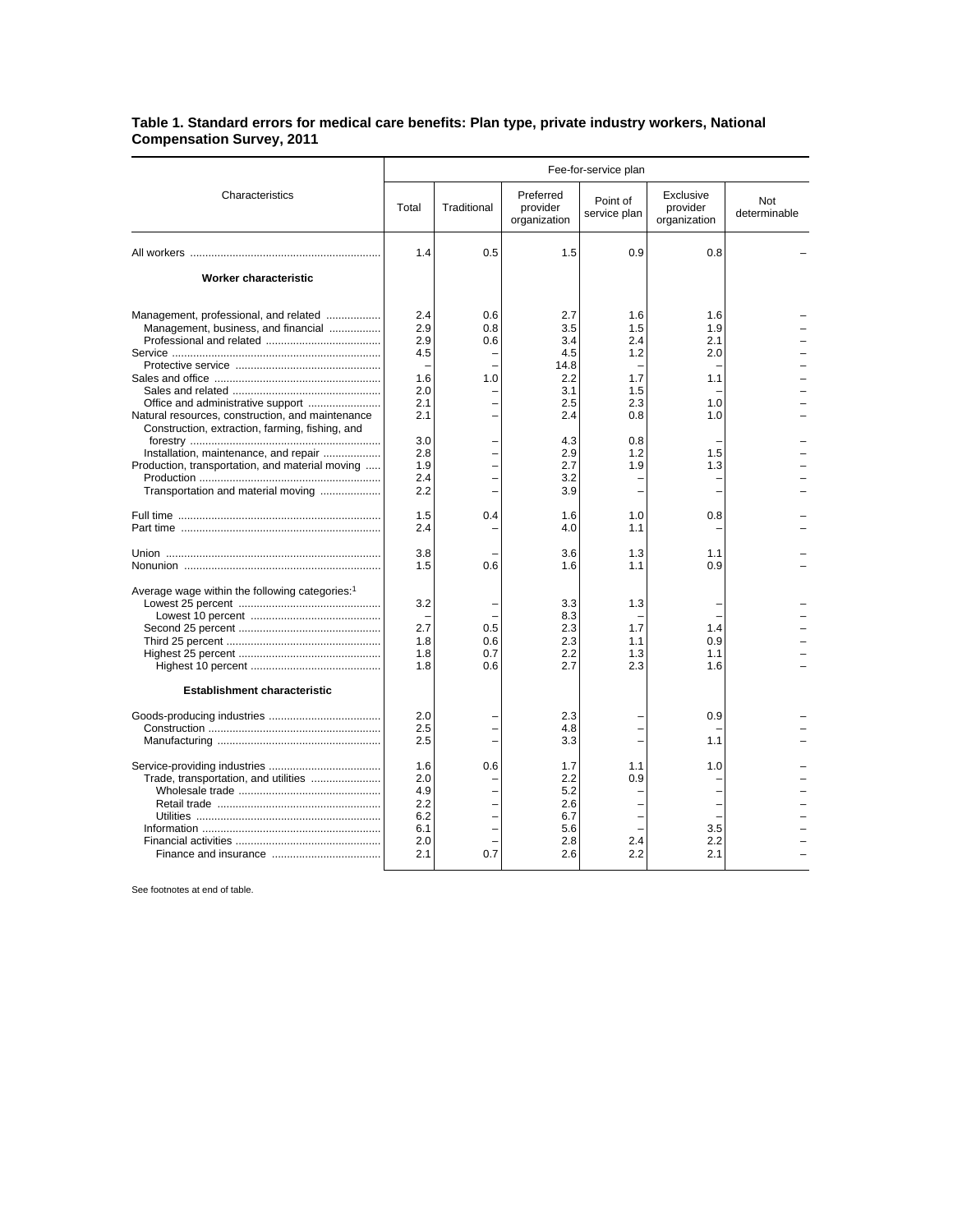|                                                                                                                                             | Health maintenance organization                      |                                               |                   |                     |  |  |
|---------------------------------------------------------------------------------------------------------------------------------------------|------------------------------------------------------|-----------------------------------------------|-------------------|---------------------|--|--|
| Characteristics                                                                                                                             | Total                                                | Traditional                                   | Open<br>access    | Not<br>determinable |  |  |
|                                                                                                                                             | 1.4                                                  | 1.3                                           | 0.7               |                     |  |  |
| Worker characteristic                                                                                                                       |                                                      |                                               |                   |                     |  |  |
| Management, professional, and related<br>Management, business, and financial                                                                | 2.4<br>2.9<br>2.9<br>4.5                             | 2.0<br>2.6<br>2.0<br>4.5                      | 1.6<br>1.1        |                     |  |  |
| Natural resources, construction, and maintenance                                                                                            | 1.6<br>2.0<br>2.1<br>2.1                             | 1.6<br>1.8<br>2.0<br>2.1                      | 0.7<br>0.7        |                     |  |  |
| Construction, extraction, farming, fishing, and<br>Installation, maintenance, and repair<br>Production, transportation, and material moving | 3.0<br>2.8<br>1.9<br>2.4                             | 2.9<br>2.8<br>1.8<br>2.1                      | 0.9               |                     |  |  |
| Transportation and material moving                                                                                                          | 2.2                                                  | 2.1                                           |                   |                     |  |  |
|                                                                                                                                             | 1.5<br>2.4                                           | 1.4<br>2.3                                    | 0.7               |                     |  |  |
|                                                                                                                                             | 3.8<br>1.5                                           | 3.9<br>1.4                                    | 0.4<br>0.8        |                     |  |  |
| Average wage within the following categories: <sup>1</sup>                                                                                  | 3.2                                                  | 3.0                                           |                   |                     |  |  |
|                                                                                                                                             | 2.7<br>1.8<br>1.8<br>1.8                             | 2.3<br>1.7<br>1.6<br>1.6                      | 0.6<br>0.8<br>1.0 |                     |  |  |
| <b>Establishment characteristic</b>                                                                                                         |                                                      |                                               |                   |                     |  |  |
|                                                                                                                                             | 2.0<br>2.5<br>2.5                                    | 1.9<br>2.5<br>2.5                             | 1.0               |                     |  |  |
| Trade, transportation, and utilities                                                                                                        | 1.6<br>2.0<br>4.9<br>2.2<br>6.2<br>6.1<br>2.0<br>2.1 | 1.4<br>1.9<br>4.5<br>2.0<br>4.8<br>1.8<br>1.7 | 0.8<br>0.6        |                     |  |  |

## **Table 1. Standard errors for medical care benefits: Plan type, private industry workers, National Compensation Survey, 2011—Continued**

See footnotes at end of table.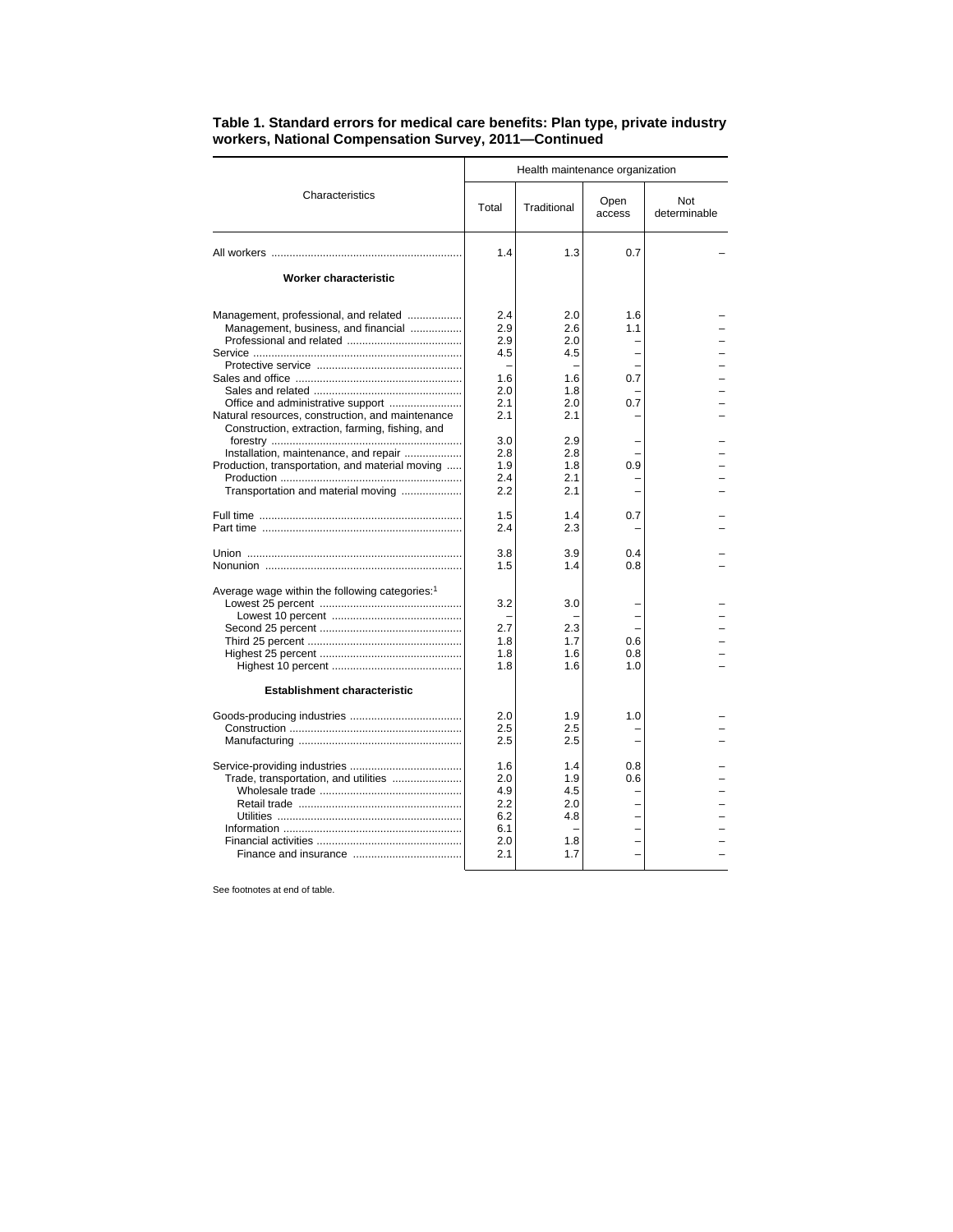## **Table 1. Standard errors for medical care benefits: Plan type, private industry workers, National Compensation Survey, 2011—Continued**

|                                                                                                                                                                                                                                                           | Fee-for-service plan                                                      |                   |                                                                                  |                                                             |                                       |                     |
|-----------------------------------------------------------------------------------------------------------------------------------------------------------------------------------------------------------------------------------------------------------|---------------------------------------------------------------------------|-------------------|----------------------------------------------------------------------------------|-------------------------------------------------------------|---------------------------------------|---------------------|
| Characteristics                                                                                                                                                                                                                                           | Total                                                                     | Traditional       | Preferred<br>provider<br>organization                                            | Point of<br>service plan                                    | Exclusive<br>provider<br>organization | Not<br>determinable |
| Credit intermediation and related activities<br>Insurance carriers and related activities<br>Professional and business services<br>Professional and technical services<br>Junior colleges, colleges, and universities<br>Healthcare and social assistance | 2.2<br>4.3<br>4.9<br>5.9<br>4.0<br>6.1<br>3.0<br>4.6<br>2.1<br>2.7<br>3.5 | 1.2<br>0.4<br>0.5 | 4.1<br>4.6<br>5.8<br>7.3<br>3.3<br>6.1<br>4.0<br>4.0<br>7.8<br>2.0<br>2.5<br>3.9 | 3.4<br>1.8<br>3.2<br>2.6<br>1.9<br>3.7<br>1.3<br>1.6<br>2.8 | 2.2<br>2.5<br>0.9<br>1.0              |                     |
|                                                                                                                                                                                                                                                           | 1.7<br>2.2<br>2.0                                                         | 0.9<br>0.8        | 1.9<br>2.6<br>2.6                                                                | 1.2<br>1.3<br>2.1                                           | 1.2<br>1.9<br>1.5                     |                     |
| Geographic area                                                                                                                                                                                                                                           |                                                                           |                   |                                                                                  |                                                             |                                       |                     |
|                                                                                                                                                                                                                                                           | 4.7<br>3.2<br>2.7<br>2.4<br>3.1<br>3.6<br>3.3<br>5.2                      | 0.5<br>0.9        | 4.8<br>3.8<br>3.1<br>3.5<br>2.4<br>6.2<br>3.4<br>5.3<br>5.4                      | 0.6<br>4.0<br>1.9<br>3.0<br>2.4<br>2.8<br>1.1               | 2.1<br>1.8<br>1.2<br>2.0<br>1.2       |                     |

See footnotes at end of table.